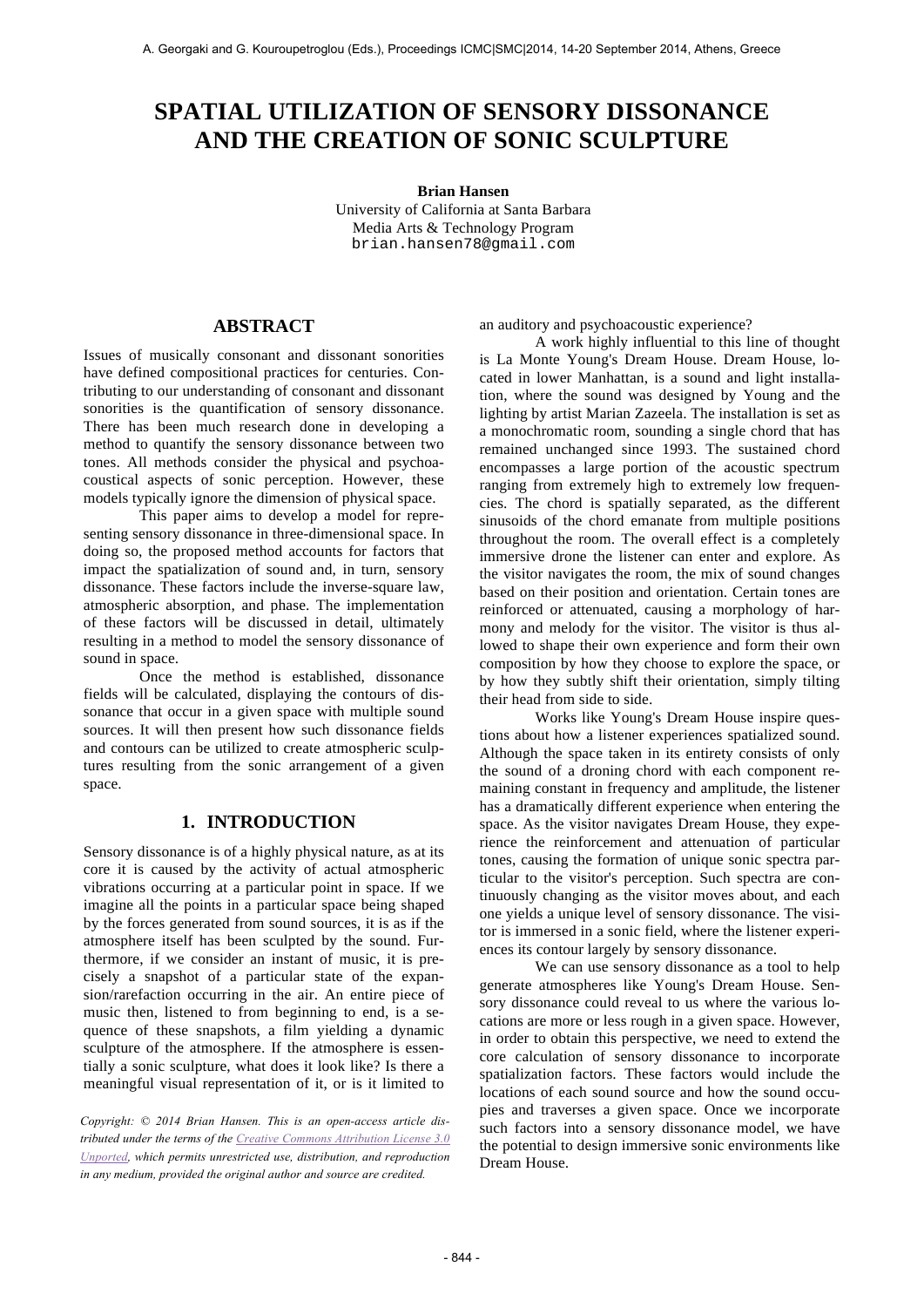## **2. CORE CALCULATION**

There have been essentially two methods of approach in quantifying sensory dissonance. The first was put forth by Kameoka and Kuriyagawa in 1969 which acknowledged the role of the critical band but did not utilize it. The second was implemented by Hutchinson and Knopoff in 1978 which fully utilized results from Plomp and Levelt's tonal consonance and critical bandwith research reported in 1965 [15]. Their calculation is thus based on the distance measured in terms of critical band (barks) between tones. A bark refers to the bark scale, a psychoacoustic-based scale ranging from 1 to 24 which corresponds to the first 24 critical bands of hearing.

Between the two approaches, the Hutchinson Knopoff approach has been more widely utilized, as it has been shown to yield comparatively better results. The Hutchinson & Knopoff model calculates the dissonance of all combinations of dyads according to the Plomp & Levelt curve. Upon calculating the dissonance, it weights each dyad's contribution to a given spectrum's dissonance by computing the product of the two amplitudes of the dyad and dividing it by the sum squared of all amplitudes.

$$
D = \frac{\frac{1}{2} \sum_{i=1}^{N} \sum_{j=1}^{N} A_i A_j g_{ij}}{\sum_{i=1}^{N} A_i^2}
$$
 (1)

amplitude of a partial, and  $g_{ij}$  is the sensory dissonance where  $N$  is the number of partials,  $A_i$  represents the their frequencies. of a given dyad based on the critical bandwidth between

The critical bandwidth dissonance input into the Hutchinson & Knopoff approach is calculated here by using Richard Parncutt's approximation of Plomp and Levelt's dissonance curve, yielding the dissonance for the dyad [9].

$$
g(b) = \left(4b \cdot e^{-4b}\right)^2\tag{2}
$$

where  $b$  is the critical bandwidth distance as determined by the distance in barks between two tones.

# € **3. DISSONANCE IN PHYSICAL SPACE**

In developing a spatialization method, we begin by utlizing the sensory dissonance calculation from Hutchinson & Knopoff as our foundation. We then build on this foundation by accounting for multiple sound sources emanating from multiple locations. When only one sound source is considered outside of space or time, there is only one spectrum that results with a unique level of sensory dissonance. However, when multiple sound sources exist, at each point in the space there is a unique sound spectrum present. Each spectrum, with its unique pairings of frequencies and corresponding amplitudes yields a unique level of sensory dissonance. Because of this, we can compute a unique value of sensory dissonance at any point in a given space. As a result, we will produce a dissonance field, where there will be different levels of dissonance dispersed throughout the space.

To accomplish this, we need to consider the proximity of a listener with relation to sound sources. Proximity factors include the inverse-square law, atmospheric absorption, and phase. In addition to this, psychoacoustic factors will be considered to more accurately represent a listener's perception of sound. These factors include masking, equal-loudness contours, and the critical bandwidth. Each of these factors, their impact on sensory dissonance, and their incorporation into the model will be detailed below.

### **3.1 Inverse-Square Law**

The first factor our model accounts for is the sound's decrease in energy per unit area as a result of the distance it travels. For this, the inverse-square law is applied to adjust loudness levels in the spectrum of each sound source in the space.

As the sound travels radially from a point source in a free field, its energy is dispersed in a spherical pattern. The inverse-square law is an idealization because it assumes that sound propagates equally in all directions. In reality, there are reflective surfaces and structures that, depending on how the sound encounters such objects, have additive and subtractive effects to sound intensity. Nevertheless, our model assumes an anechoic environment, so a direct application of the inverse-square law is applied.

$$
I_2 = I_1 \cdot \frac{\square_{r_1} \square^2}{\square_{r_2} \square}
$$
 (3)

where  $I_1$  and  $I_2$  are the sound source intensities and  $r_1$ and  $r_2$  are the sound source distances.

#### **3.2 Atmospheric Absorption**

After adjusting the loudness level in the spectrum of each sound source for the inverse-square law, we make further adjustments for the effects of atmospheric absorption. Essentially, the atmosphere acts as a low-pass filter, since high frequencies become more dissipated than low ones as the sound travels through the air. In order to quantify this effect, ISO standard 9613-1: 1993 was used. This ISO standard gives an analytical method for calculating the attenuation of sound pressure given certain atmospheric conditions. The main inputs required for atmospheric conditions are temperature in degrees Kelvin, atmospheric pressure in kilopascals, and the percentage of relative humidity. The method works for pure-tone sounds ranging from 50 Hz to 10 kHz, with temperatures between -20C and 50C, relative humidity 10% to 100%, and the pressure of air equal to 101.325 kPa.

Because our model assumes an anechoic setting, the effects of atmospheric absorption apply, since like the inverse-square law, reflective surfaces nullify its effects indoors. Our model also will assume atmospheric conditions with a temperature of 20 degrees Celsius, relative humidity of 50%, and an ambient atmospheric pressure of 101.325 kilopascals. Given these assumptions, we can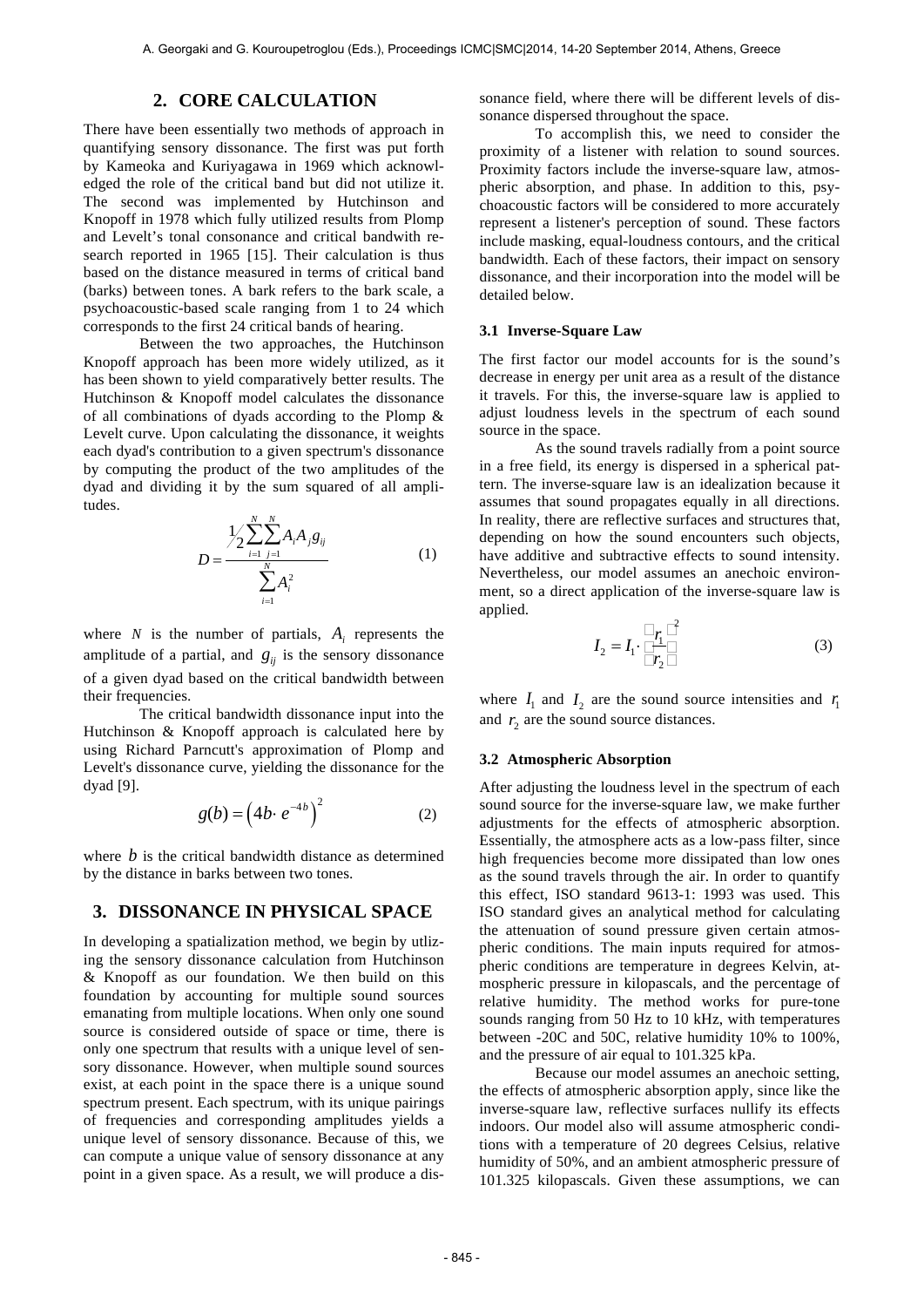directly input the frequencies present in a given sound source's spectrum and the distance from that source. What results is the attenuated spectrum of our sound source after undergoing effects of atmospheric absorption.

#### **3.3 Phase**

We must also consider the phase differences in the sounds emanating from various source locations. If the sound sources are at different locations, then the frequency is out of phase. This must be accounted for when combining amplitudes for our dissonance calculation.

In prior works utilizing the sensory dissonance model of Hutchinson & Knopoff, it has been assumed that all partials of a spectrum are in phase. Thus, when computing the dissonance between two complex tones, it requires only simple arithmetic to combine the amplitudes of two coinciding partials. Because our model is considering spatialization, we can no longer make the assumption of a zero phase spectrum.

Our model does make the assumption that all partials emanating from the same sound source have a relative phase shift of zero. However, with multiple sound sources, since each sound source traverses a unique distance to reach the listener's location, we must consider the phase perceived by the listener at that point. For most cases, our approach holds because phase only impacts the combination of amplitudes when the difference in frequencies is extremely small. Further, in our case, we do not consider the time domain and its effects of phase on very small differences in frequency. Thus, for our model, we only consider the effects of phase when combining partials of the same frequency.

When combining the amplitudes of two equal frequencies, we need to know the relative phase between two partials before the combined amplitude can be calcu-Inted. First, calculate the distance between each sound source and the listener. Given this information and the frequency, we can calculate the phase shift present in each sinusoid. Then, simply subtract the phase shifts present in each sinusoid to get the relative phase between the sinusoids. Finally, knowing the relative phase between the partials, the formula below is utilized to determine the combined amplitude of the partials.

$$
A_{combined} = \sqrt{A_1^2 + A_2^2 + 2A_1A_2\cos(\phi)}
$$
 (4)

where  $A_1$  and  $A_2$  are the amplitudes for two partials with a given frequency, and  $\phi$  is the relative phase between the two frequencies.

## € **3.4 Auditory Masking**

After accounting for proximity factors of spatialization, the next step is to adjust loudness levels for psychoacoustic properties of the listener. The first factor accounted for in this regard is auditory masking.

There are essentially two types of auditory masking, simultaneous masking and temporal masking. Simultaneous masking occurs when both sounds are present at the same time. In addition to simultaneous masking, temporal masking occurs when the masking effect extends outside the period when the masker is present. This type of masking can occur prior to and after the presence of the masker.

Auditory masking is very important to the calculation of sensory dissonance. Any given spectrum could have loud partials that drown out the sound of softer ones. If a given partial is masked, and thus not perceptible to the listener, then we assume it cannot contribute dissonance to the spectrum. Without the consideration of masking, our calculations would depict a dissonance level higher than is actually perceived, and the results could easily be skewed.

Our model assumes a continuous emanation of tones, eliminating the need to consider time. Thus, our model accounts only for simultaneous masking. The masking effect is modeled by utilizing a triangular spread function [2]. The spread function is written in terms of the bark scale difference between the maskee and masker frequencies:

$$
d_{brk} = brk_{\text{maskee}} - brk_{\text{masker}} \tag{5}
$$

The bark difference is then input into our triangle function and a masking threshold T is calculated

$$
T = L_M - \left(-27 + 0.37 MAX \{L_M - 40, 0\} \theta(d_{brk})\right) |d_{brk}| \tag{6}
$$

where  $L_M$  is the maskers sound pressure level and  $\theta(d_{brk})$ ever of a given partial is less than the masking threshold, as computed by the triangle function above, then that is the step function equal to zero for negative values of  $d_{brk}$  and one for positive values. If the sound pressure level of a given partial is less than the masking threshold, particular partial is considered masked and is eliminated from the dissonance calculation.

#### **3.5 Equal-Loudness Contours**

After applying the spectral adjustments of auditory masking, the sound-pressure level of each partial is converted to sones in order to account for perceived loudness. When calculating sensory dissonance, prior models rarely take into account psychoacoustic effects of perceived loudness when weighting dyad amplitudes within a spectrum. This approach can lead to inaccurate results because there are drastic differences between a given frequency's sound pressure level and how its loudness is perceived. Thus, when weighting together the dissonance of dyads in a spectrum, our model follows the approach of Clarence Barlow by accounting for perceived loudness via representing amplitude loudness in sones rather than decibels [1]. This is accomplished by utilizing equal-loudness contours.

The equal-loudness contours used in our model are from the current international standard ISO226:2003 [12]. Given a frequency and its sound pressure level, our model uses the equal-loudness contours to convert soundpressure level to phons. The phons are then converted to sones, which is a linearized unit of measurement for perceived loudness. The sones are then used when weighting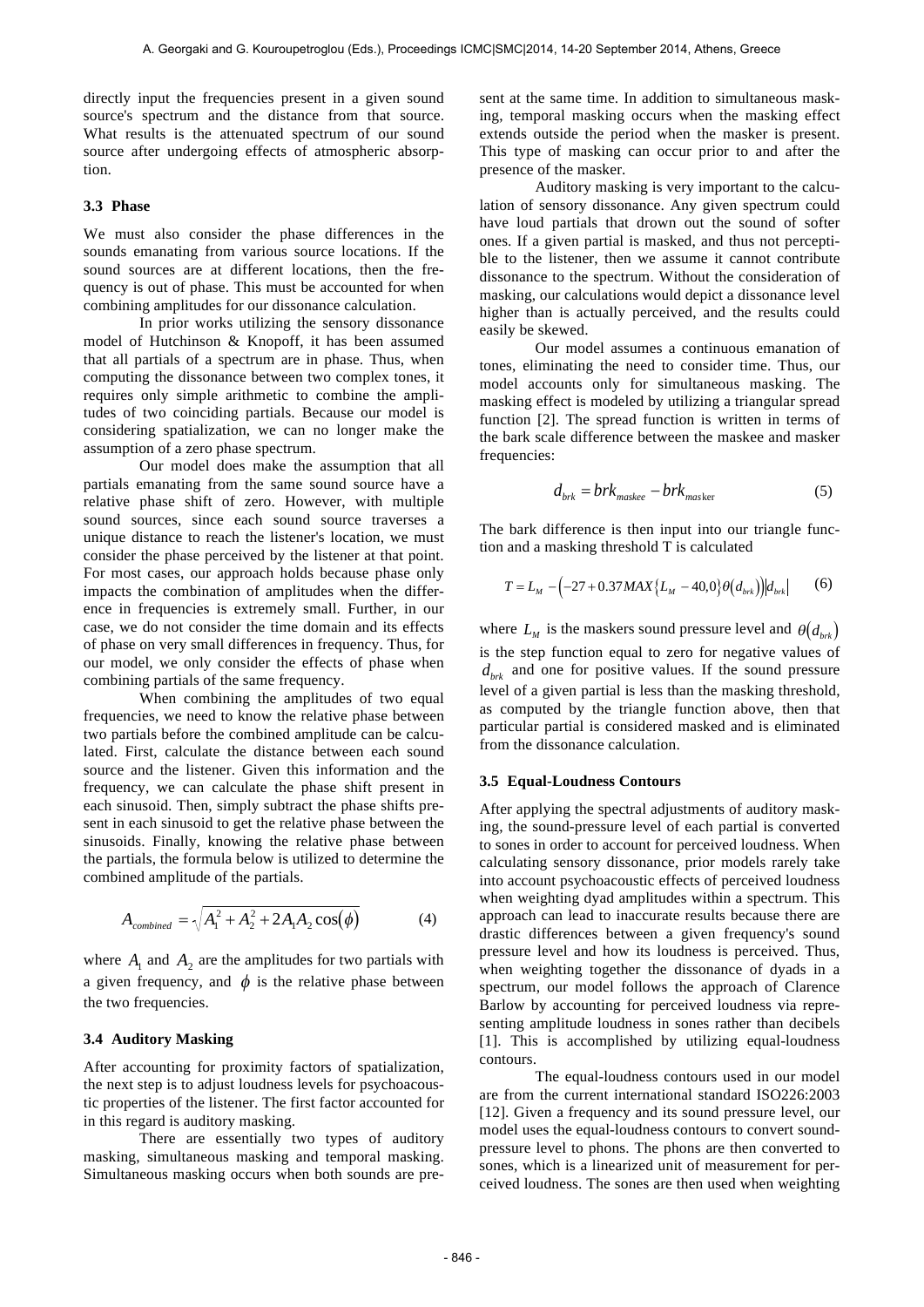together the dissonance of dyads in a spectrum. Using sones rather than sound-pressure level is a more accurate depiction of how the listener perceives partials in the spectrum. The sone based weighting reflects which partials are perceptually more prominent and in turn contribute the most to the sensory dissonance of a spectrum.

Converting decibel levels to sones marks the final adjustment required to calculate the sensory dissonance of a spectrum with consideration for the spatialization of sound sources. Thus, after completing the conversion from decibels to sones, we calculate the sensory dissonance of the spectrum utilizing the modified Hutchinson & Knopoff approach explained above.

## **4. CREATING AND VISUALIZING A DISSONANCE FIELD**

Upon implementing all physical and psychoacoustic impacts into our spatialized dissonance model, we are able to produce a dissonance field. The dissonance field gives us a "topographical" representation of where different levels of dissonance occur in a given space. This is a very powerful result, as it gives us a vivid perspective on how sensory dissonance can occupy a space in the presence of multiple sound sources.

To construct the field, we first devise a spectrum and three-dimensional location for each sound source. With the sources in place, we then calculate the sensory dissonance at an equally distributed grid of locations in the space. The calculated dissonance field is then visualized via the technique of isosurfacing. This technique allows us to scan the dissonance field, revealing the contours and concentrations of dissonance throughout the space.

In constructing the dissonance field we make some key assumptions. First, we assume the space is an anechoic environment. Thus, we do not account for any impacts reflective surfaces may have on the sound. Our model then has its closest practical application in an outdoors setting. Secondly, we assume that the emissions of all sound sources are omnidirectional. Finally, we ignore the impacts of head-related transfer functions because we want to reveal a more objective perspective of the dissonance field.

Following suit with the modeling above, we can simulate an example of a dissonance field. To begin, we construct four tones consisting of band-limited saw tooth waves. The tones are then uniquely positioned in a virtual space of 40 cubic meters. Table 6 below displays the tones constructed and their positions in the space.

| Fundamental<br><b>Frequency</b><br>(Hz) | <b>Scale</b><br><b>Degree</b> | Sound Source  <br>Position (m)<br>(x, y, z) |
|-----------------------------------------|-------------------------------|---------------------------------------------|
| 440                                     | Tonic                         | (20, 20, 20)                                |
| 493                                     | Major 2nd                     | (0, 40, 20)                                 |
| 554                                     | Major 3rd                     | (40, 0, 20)                                 |
| 660                                     | Perfect 5th                   | (0, 0, 20)                                  |

Figure 1. Notes constituting the dissonance field

The tones were constructed and positioned based on their musical implications. A fundamental of 440 Hz was placed in the center of the space because of its foundational relationship as tonic to the other tones. Relative to this, the third and fifth scale degrees were placed on the floor because they form a major triad with the fundamental. Placing them here allows for the illumination of the dissonance relationship in the triad. The second scale degree was placed at the ceiling.

With the tones constructed and positioned, we calculated the sensory dissonance throughout the space at increments of 2.5 meters in all directions. Thus, we generated a 16 cubed matrix housing a total number of 4,096 measurements of dissonance. The image below in figure 2 displays our results.



Figure 2. A dissonance field in virtual space as represented by isosurfacing.

The image displays the topography of the dissonance formed by the sound sources and its placement in the space. The contour displayed is a snapshot of where a particular level of sensory dissonance is present in the space. This representation gives us a unique insight into the relationships between the tones present and how the sonic field permeates the space.

## **5. IMMERSIVE ENVIRONMENTS AND SONIC SCULPTURE**

The construction of a dissonance field is an informative result in modeling the spatialization of sensory dissonance. The field provides a unique perspective on how different sound sources relate to each other and how they are experienced in a space. Exploring the contours of different sonic arrangements in a space can be not only of practical use, but it also yields enormous artistic potential.

Recalling Lamonte Young's Dream House, the calculation of a dissonance field allows us to achieve a similar result. We can design immersive sonic environments yielding dissonance contours lush with sonic sensations that a visitor can explore. However, as opposed to Dream House, we have the added element of visualiza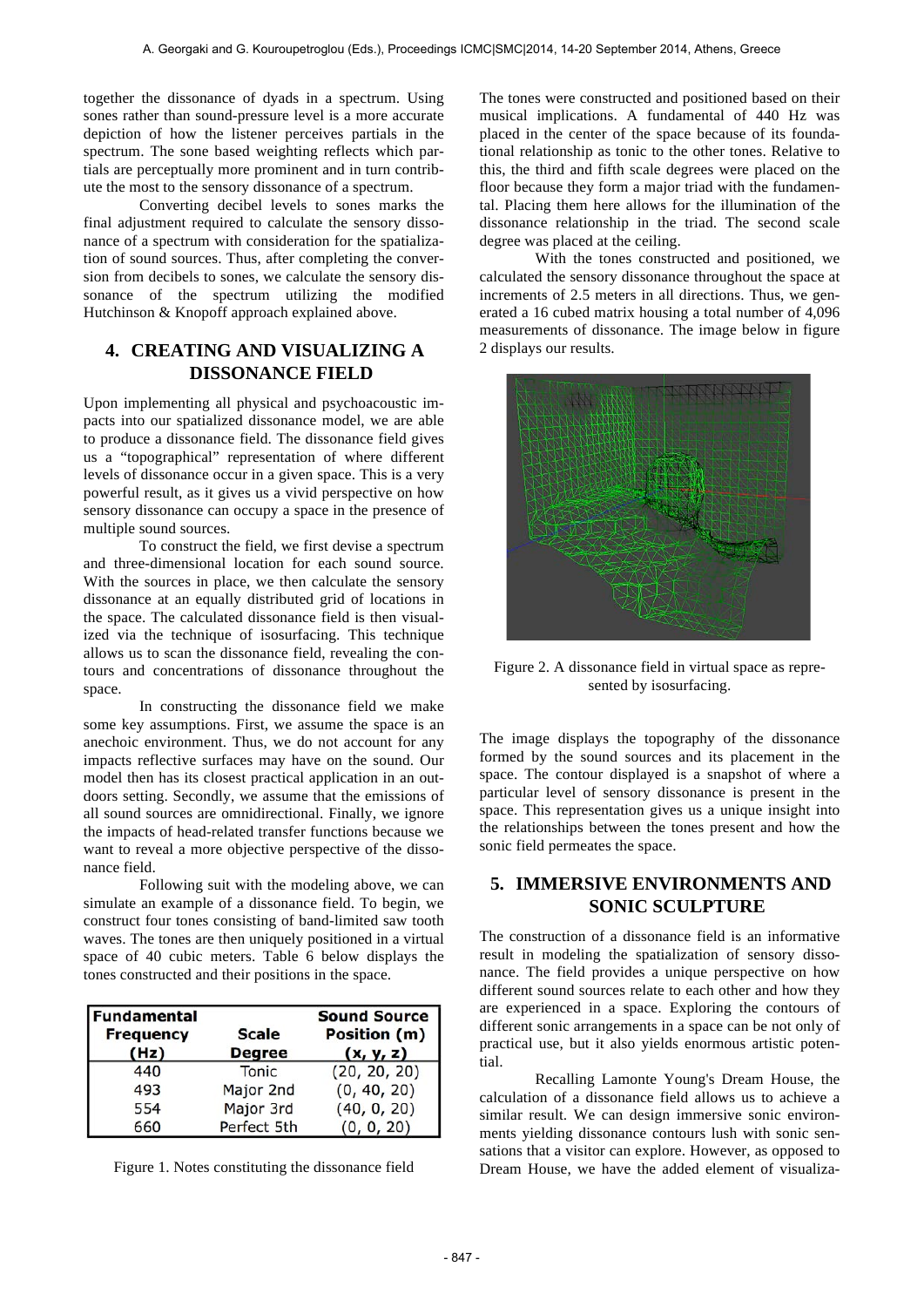tion, allowing us to more vividly design the sound space and visitor experience.

In addition, considering the purely physical nature of sound as the vibration of air, we are essentially creating sonic sculptures. We are using sound to position the vibration of air in highly specific ways. With this idea, the physicality of the sound itself is experienced as the artistic focus, rather than the sound having secondary significance as a metaphorical representation. This approach is analogous to the work of James Turrell, whose work involves creating immersive environments and sculptures utilizing light. Turrell creates visual art by flooding spaces or sculpting objects with light. In the environments he constructs, visitors are able to experience the purity of light's affect. In addition, Turrell "sculpts" objects that appear concretely physical in nature, but in actuality are comprised entirely of light. With his approach, it is not the illumination of a particular object that is the focus, but the light itself.

Utilizing our sensory dissonance spatialization model, we were able to simulate the sonic sculptures displayed in Figure 6 below, Curl and Arch. Curl is a sonic sculpture based on a justly tuned major triad with fundamental frequency of 100 Hz. The root of the triad is placed in the lower left of the space, while the third and fifth of the chord emanate from sound sources located above and to each side. The overall effect of the sonority is that the dissonance closes in on the fundamental in the curl like shape displayed.

Arch was simulated with six sound sources, where each sound source was placed in the center of one of the six sides constituting the border of the cubical space. Each sound source emanates a sine tone, and each tone is separated in frequency by 0.25 barks (the point of maximum roughness, i. e. sensory dissonance, in a given critical band). The setup results in the arch like dissonance field caused by the convergence of the sounding tones.



Figure 3. Sonic sculpture: Curl.



Figure 4. Sonic sculpture: Arch.

## **6. CONCLUSION**

The method outlined above gives us enormous compositional potential for utilizing the concept and calculation of sensory dissonance. By calculating sonic roughness at various points throughout a three-dimensional space, dissonance fields are revealed to us through isosurfacing. We can use these fields to help design the sonic permeation of a given space, and they can help us shape the sound into sonic sculptures that visitors can explore with their ears rather than eyes.

## **Acknowledgments**

I would like to thank Clarence Barlow, Curtis Roads, and Mathew Wright for their guidance in conducting this research.

## **7. REFERENCES**

- [1] Barlow, Clarence (1980). Bus Journey to Parametron. Feedback Papers 21-23. Feedback Studios Cologne.
- [2] Bosi, M. (2003). Audio Coding: Basic Principles and Recent Developments. Paper presented at the HC International Conference.
- [3] "Calculation Method of Absorption of Sound by the Atmosphere Air Damping Dissipation Absorbtion - Attenuation of Sound during Propagation Outdoors Outdoor - Sengpielaudio Sengpiel Berlin." Web. 20 Nov. 2011. <http://www.sengpielaudio.com/calculator-air.htm>.
- [4] "Calculation of the Damping of Air Formula Atmosphere Acoustics Noise Absorption by Air Attenuation of Sound Air Damping Sengpielaudio." Web. 20 Nov. 2011. <http://www.sengpielaudio.com/AirdampingFormul a.htm>.
- [5] Helmholtz, H. von. (1877). Die Lehre von den Tonempfindungen als physiologische Grundlage für die Theorie der Musik. 1877, 6th ed., Braunschweig: Vieweg, 1913; trans. by A.J. Ellis as On the